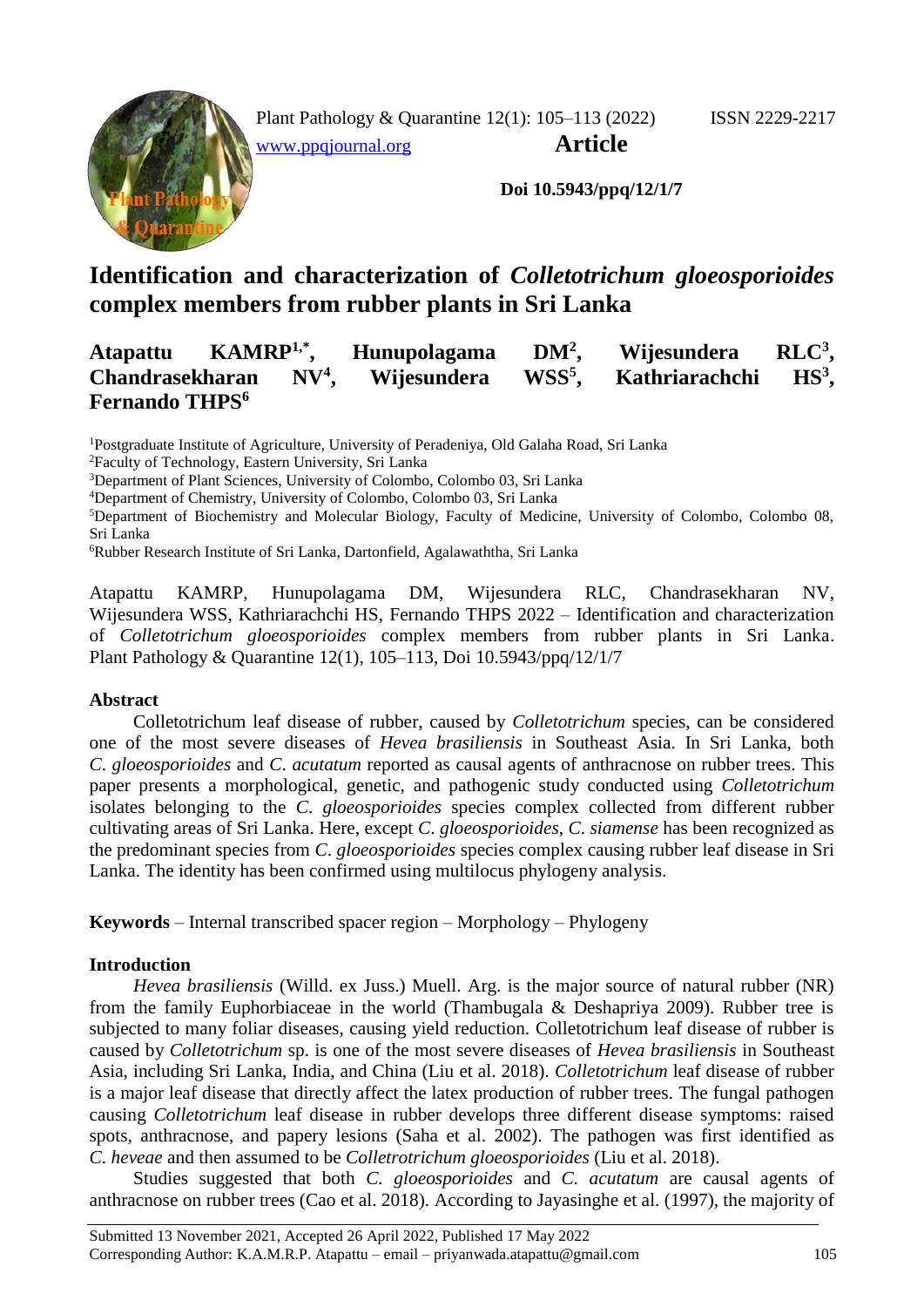strains that cause CLD in Sri Lankan rubber plantations belong to *C*. *acutatum*. Both *C*. *gloeosporioides* and *C*. *acutatum* are species complexes that contain species with unclear species boundaries. The *C*. *gloeosporioides* complex consists of 22 species and one sub species (Weir et al. 2012), while *C*. *acutatum* complex containing 31 species (Damm et al. 2012). However, recent studies have added new species into both these species complexes.

Species within a complex cannot be easily distinguished based on their morphological characteristics, such as colony color, conidial shape and size, and growth rate. In addition to those fungal morphological characters heavily rely upon the growth media, temperature, light, and host dependance (Lee et al. 2020). According, to Lee et al. (2020), some morphological characteristics, particularly colony color, may change or be lost with repeated subculturing. Therefore, molecular analysis is the most reliable approach in delineation of *Colletotrichum* species. Application of species-specific primers (White et al. 1990, Sreenivasaprasad et al. 1996), DNA fingerprints obtained using inter sequence simple repeats (ISSR) (Weining & Langridge 1991, Stenlid et al. 1994) that enable easy identification of pathogens with the help of presence or absence of specific bands and banding patterns and multilocus approach of phylogenetic analysis (Weir et al. 2012, Damm et al. 2012) are some widely applying techniques in *Colletotrichum* studies. The objective of this study was to identify, characterise, and test the pathogenicity of *Colletotrichum gloeosporioides* species complex causing Colletotrichum Leaf Disease of rubber in Sri Lanka.

#### **Methodology**

#### **Sample collection and isolation of the pathogen**

Infected twigs of Rubber were collected during June to December, 2012 from major rubber cultivating districts in Sri Lanka, including Kaluthara, Rathnapura, Colombo, Galle, Kegalle, Mathara and, Monaragala. After covering the cut end with wet cotton wool, detached twigs were placed in sterilized polypropylene bags. Collected samples were labeled according to the clone and locality prior to transport to the laboratory. A total of 165 infected rubber samples of 31 different rubber clones were collected from seven districts. Out of the total number of samples, causative organism was successfully isolated from 52 samples.

Infected sample area was surface sterilized using 70% ethanol and blot dried using sterilized tissue papers inside the laminar flow cabinet. Then the lesion was cut opened using a sterilized scalpel and placed on a fresh Potato Dextrose Agar (PDA) plate. Cultures were incubated at room temperature for up to four days. Subculturing of mycelia on new PDA plates was done on the consecutive  $4<sup>th</sup>$  day, to obtain pure cultures.

### **Morphological Characterization**

Colors of upper and lower sides, nature of the margins, texture, appearance, shape and presence of concentric rings were recorded using 7– day old cultures on PDA. Five replicates from each sample were used for the experiment.

The growth rate of isolates on PDA was calculated by measuring the daily increment of the culture diameter for ten days. The cultures were prepared by placing a 7mm diameter mycelium disc obtained from a 7–day old culture of the isolate on a fresh PDA plate. Two diameter readings perpendicular to each other were taken at a time using five replicate cultures of each isolate. To determine the growth on liquid medium, the fungus was grown in 50 ml of Malt Extract broth in 250 ml Erlenmeyer flasks. Each broth was inoculated with a 7mm diameter mycelium disc obtained from a 7-day old culture of the fungus on PDA and incubated without shaking at  $25^{\circ}$ C for 15 days. The mycelium was harvested at three-day intervals by filtering through Whatman No.1 filter paper. The harvested mycelium was oven-dried at  $80^{\circ}$ C for 24 h and the weight was measured. The rate of increase in dry weight was taken as the rate of growth. At each point, three flasks were harvested. Slide cultures of the isolates on PDA were used to determine the color, shape, and dimensions of the conidia and appressoria. Randomly selected 100 conidia and 100 appressoria were used and the experiment was triplicated (Sutton 1980, Du et al. 2005). Conidia concentration in 7–day old PDA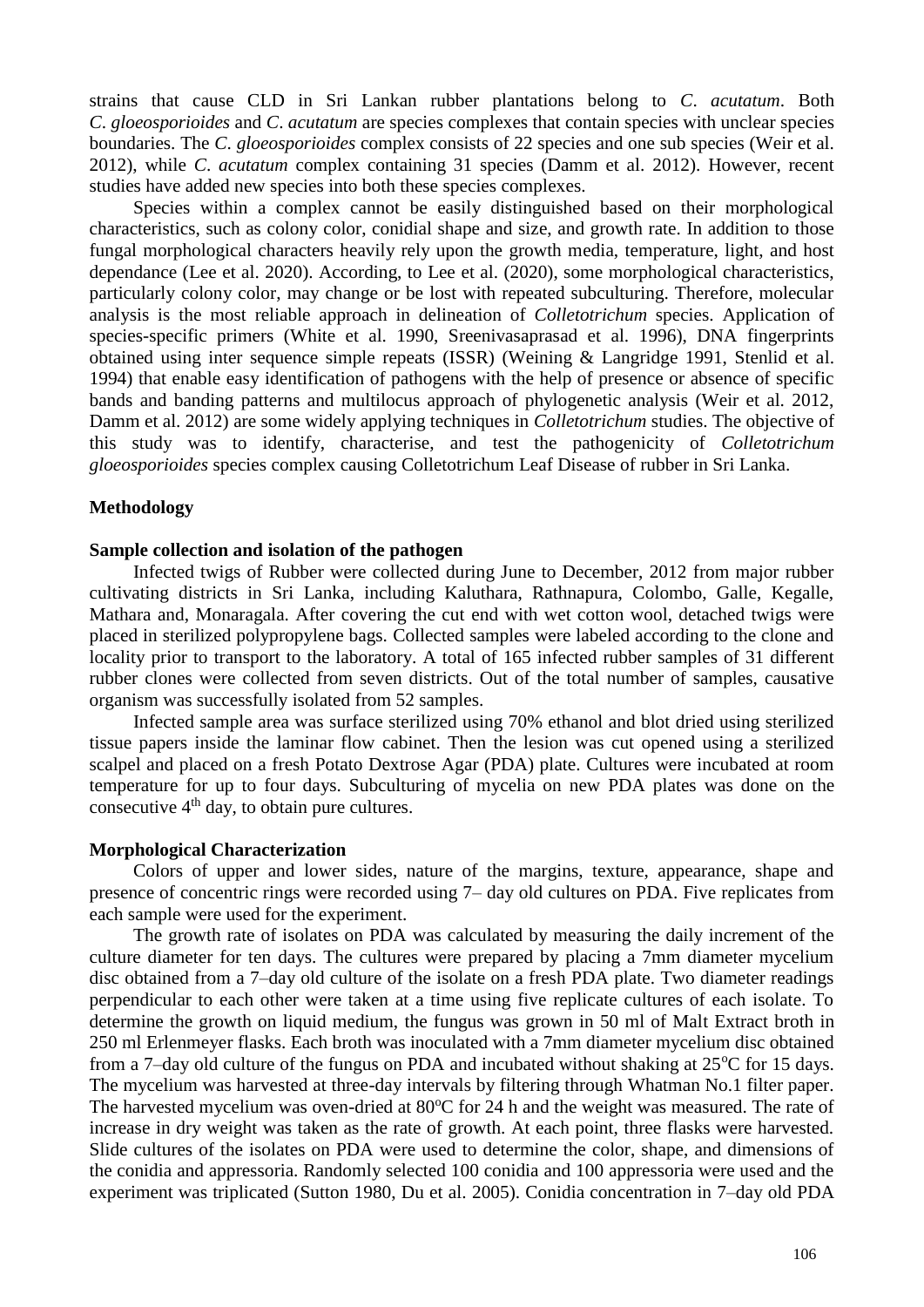cultures was measured by counting the number of conidia in a distilled water suspension using a counting chamber. To prepare the conidia suspension, 10 ml of distilled water was added to a 7– day old culture, gently shaken to suspend the conidia in water, and filtered through a muslin cloth to remove the mycelia. To measure the concentration of conidia in broth cultures, 7–day old broth culture prepared as described above was used. At the end of the seven days, flasks were gently shaken and filtered through a muslin cloth. The resulting filtrate was used to count the number of conidia using the counting chamber. Conidial concentration was calculated as the number of conidia produced per square centimeter of a seven-day-old culture. Shape, color, and distribution of conidial masses were also observed in the 7–day old culture on PDA using a stereomicroscope (Luxeo 2S).

#### **Genetic Characterization**

DNA was extracted from mycelia scraped from two-day-old cultures on PDA plates. All isolates were subjected to polymerase chain reaction (PCR) using ITS4 universal primer together with species-specific primer, CgInt for *C*. *gloeosporioides* (Sreenivasaprasad et al. 1996). Total volume of the PCR reaction mixture was 25 μl which included 1µl of 20-fold diluted genomic DNA; 50 mM KCL; 10 mM Tris-HCl; 0.2mM each dATP, dTTP, dGTP, dCTP; 1.5 mM  $MgCl<sub>2</sub>$ ; 2 units of Taq DNA Polymerase (UCBiotech, Sri Lanka), and 0.2 μM ITS4 primer and 0.2 μM CgInt primer. Genomic DNA of the reference cultures was added as the templates for the positive control and negative control. All the reactions were triplicated in a thermo cycler (Ependorf master cycler-USA) starting with 5 min of denaturation at 95 $^{\circ}$ C followed by 35 cycles of 30 s at 95 $^{\circ}$ C, 30 s at 60 $\degree$ C, and 90 s at 72 $\degree$ C (McKay et al. 2009) and 5 min of final extension at 72 $\degree$ C. Amplified DNA products were separated using 1% (wt/vol) agarose gel incorporated with ethidium bromide (0.5μg/ml) in 1X Tris-acetate EDTA buffer (40 mM Tris acetate, 1mM EDTA, PH 8.3) by electrophoresis at 100v for 15 min. Observations were taken with the use of a gel documentation system. The isolates given positive results were selected to conduct multilocus phylogenetic study for the *Colletotrichum gloeosporioides* species complex. Isolates given negative results were tested for *C. acutatum* species complex (Hunupolagama et al. 2017)

Extracted genomic DNA samples of the positive isolates were stored in  $-20^{\circ}$ C and the cultures were preserved using mineral oil. Multilocus Phylogenetic study was conducted using the retrieved DNA from preserved samples in the year 2021.

Four nuclear gene regions, including internal transcribed spacer region (ITS), glyceraldehyde-3-phosphate dehydrogenase (GAPDH), calmodulin (CAL), and β-tubulin 2 (TUB2) of 22 *Colletotrichum* isolates selected using species-specific primers for *C. gloeosporioides* were amplified using primer pairs, ITS1Ext and ITS4Ext, GDF and GDR, CL1C and CL2C, T1 and Bt2b respectively. In amplification of ITS region, each PCR reaction (25 µl) contained 20 ng of genomic DNA, dNTP (0.2 mM each), forward and reverse primer (0.2  $\mu$ M), MgCl<sub>2</sub> (2 mM), PCR buffer (50 mM KCl, 10 mM Tris – HCl, pH 9.0) and 2 units of Taq DNA polymerase. For the other three regions, the concentration of the PCR buffer, Taq DNA polymerase was the same as above with 1.5 µl of DMSO. PCR protocol for the ITS region was started with 5 mins initial denaturation at 95 °C followed by 35 cycles of the 30s at 95℃, 30 s at 60℃, and 90s at 72℃. The final extension was 5 mins at 72℃. PCR protocol for GAPDH, TUB2, and CAL regions was started with 5 mins initial denaturation at 94℃ followed by 35 cycles of the 30s at 95℃, 30s at 60℃ for GAPDH, 55℃ for TUB2 and 58℃ for CAL and 45s at 72℃. The final extension was 7 mins at 72℃. Primers were used to amplify the four gene regions. Forward and the reverse primer of the ITS region were ITS1Ext and ITS4Ext respectively (Talhinhas et al. 2002). For the GAPDH gene, GDF was selected as the forward primer while using GDR as the reverse primer (Templeton et al. 1992). The forward primer of the CAL gene was CL1C and the reverse primer was CL2C (Weir et al. 2012). For TUB2 gene T1 and Bt2b were forward and reverse primers respectively (Glass & Donaldson 1995, O'Donnell & Cigelnik 1997).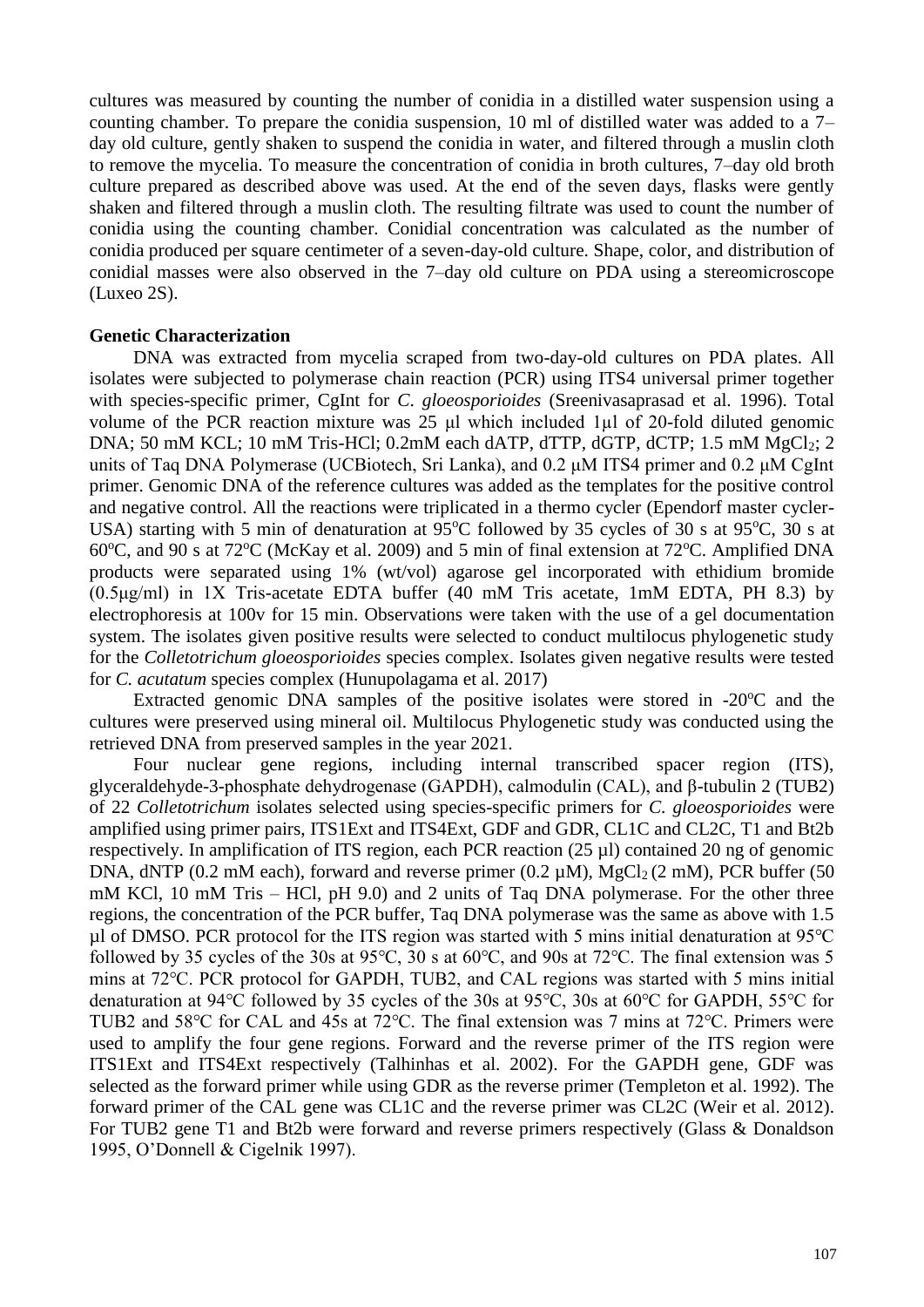#### **Pathogenic Testing**

Conidial suspensions with  $1 \times 10^6$  concentration were prepared from well sporulated pure cultures of *C*. *gloeosporioides* and *C. siamense* (Tshering 2006). Matured healthy rubber twigs containing 4 to 5 leaves from each test rubber clone were surface sterilized (Sanders & Korsten 2003). The upper sides of the rubber leaves of each clone were spray-inoculated using the prepared conidial suspensions. Sterilized distilled water was used for controls. Inoculated samples and controls were incubated for 5 to 10 days at  $25^{\circ}$ C in moisture chambers with 95% relative humidity and the cut ends were placed in sterilized distilled water throughout the experimental period (Than et al. 2008), and number of lesions raised in each sample was counted. Full experiment was replicated in five times.

### **Data Analysis**

Resulted sequences were subjected to initial identification using BLASTN search option of NCBI database. Then ITS, GAPDH, ACT and TUB2 sequences obtained from all isolates and type sequences downloaded from Genbank was aligned using Muscle (Edgar & Robert 2004). The evolutionary history was inferred by using the Maximum Likelihood method and Tamura-Nei model (Tamura & Nei 1993). The tree with the highest log likelihood (-10638.44) is shown. The percentage of trees in which the associated taxa clustered together is shown next to the branches. Initial tree(s) for the heuristic search were obtained automatically by applying Neighbor-Join and BioNJ algorithms to a matrix of pairwise distances estimated using the Tamura-Nei model, and then selecting the topology with superior log likelihood value. The tree is drawn to scale, with branch lengths measured in the number of substitutions per site. There were a total of 2793 positions in the final dataset. Evolutionary analyses were conducted in MEGA11. The analysis involved concatenated nucleotide sequences of 45 strains, including type sequences of species belonging to the *C*. *gloeosporioides* species complex and of *C*. *orchidophilum* as out-group (Fig. 4). Codon positions included were 1st+2nd+3rd+noncoding. All positions containing gaps and missing data were eliminated. Bootstrap analysis was conducted with 1000 random additions.

#### **Results & Discussion**

#### **Morphological Characterization**

Arial mycelium of all *C*. *gloeosporioides* cultures was greyish white and cottony. The reverse side of the cultures varied in color from off-white to light greenish-grey with an orange center. Orange, sessile conidial masses were observed mainly at the center of the culture. Conidia generating cells were clavate or cylindrical. Conidia were hyaline, cylindric to clavate with rounded ends or slightly tapering from one end. Grey to light brown, dark walled appressoria were clavate, oval, or irregular shaped and variable in size (Fig. 1) (Table 1).

Arial mycelia of all *C. siamense* cultures was grey and cottony. The reverse side of the cultures was off-white, orange, and dark green. Conidiogenous cells in branched conidiophores were oblong or cylindrical. Conidia were hyaline, cylindrical with rounded ends or slightly tapering from one end. Dark grey colored appressoria with a dark wall were oval or irregular shaped and variable in size (Fig. 2) (Table 1).

### **Genetic Characterization**

Twenty-five *Colletotrichum* isolates from rubber plants amplified a 420 bp PCR fragment with *C. gloeosporioides* specific primer, CgInt. In the phylogenetic tree generated from Maximum Likelihood analysis of the combined data set of ITS, GADPH, TUB2 and CAL gene regions, isolates of *C. gloeosporioides* obtained in this study and the type culture formed a distinct clade with 100% bootstrap support. *C. siamense* isolates and type culture were also well separated with 98% bootstrap support.

*Colletotrichum* isolates have been successfully identified up to the species complex and species levels. Twenty-five isolates that provided positive results with the primer CgInt, belonged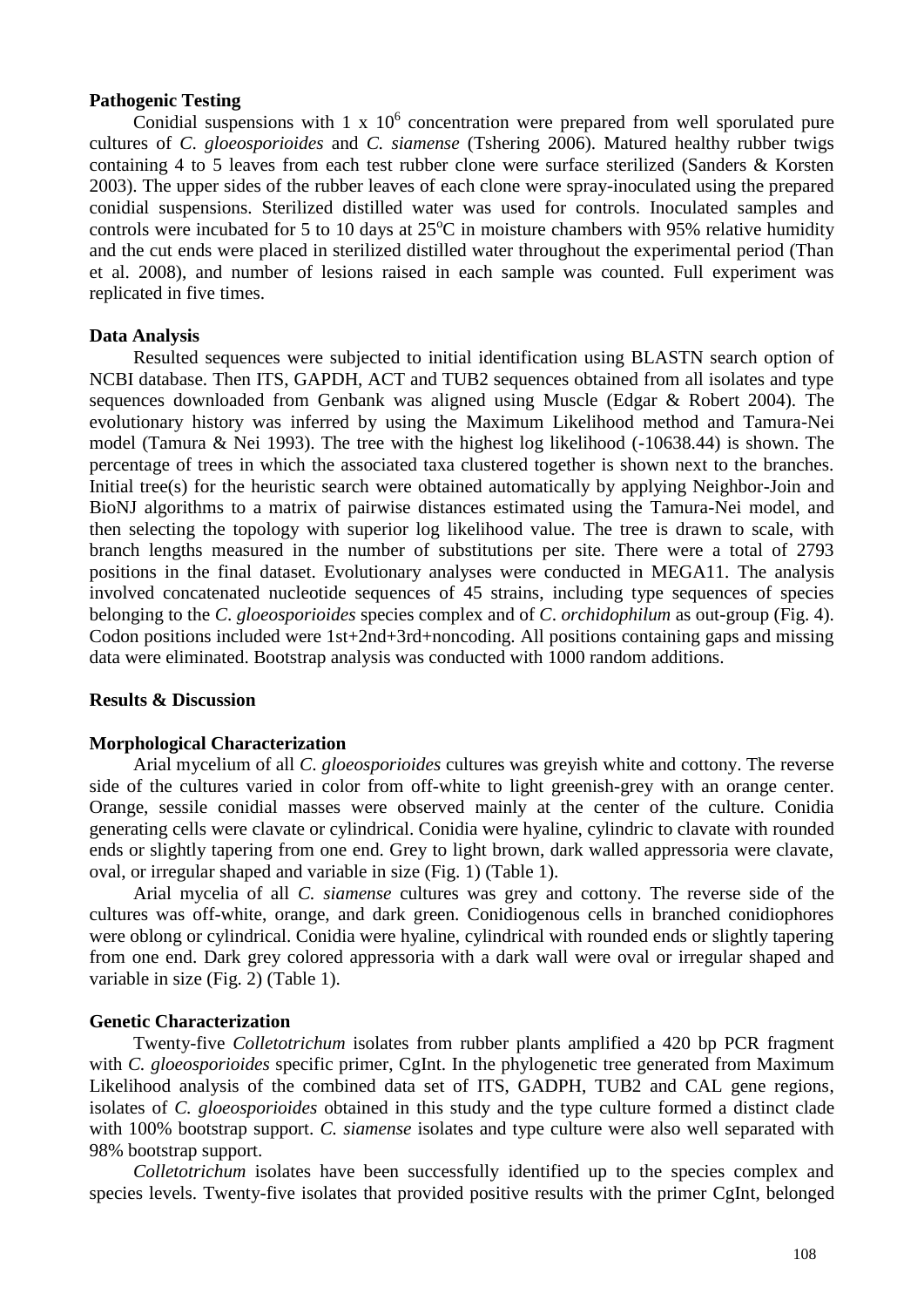to the *C. gloeosporioides* species complex and 22 of them represent two species including *C. gloeosporioides* and *C. siamense.* The remaining isolates could not be identified by multilocus based phylogenetic analysis due to the absence of some sequences.

# **Pathogenic Testing**

Fulfilling the Koch's postulates, rubber leaves inoculated with *C. gloeosporioides* and *C. siamense* started to express disease symptoms. Rubber leaves exhibited brown to black color necrotic spots on the leaf surface.

*C. gloeosporioides* and *C. acutatum* have been recorded as the causative agents of rubber leaf disease in Sri Lanka (Jayasinghe et al. 1997, Jayasinghe & Fernando 1998). Among them *C*. *gloeosporioides* belongs to *C. gloeosporioides* species complex. In addition to *C. gloeosporioides* species, *C. siamense* has been recognized as the predominant species from *C. gloeosporioides* species complex causing rubber leaf disease in Sri Lanka.

Even shapes of conidia varied from species to species it is possible to identify the most abundant shapes of conidia for each species. However, a pattern could not be identified. As for conidia, appressoria with various shapes and sizes was identified. Generally, the members of the *C. gloeosporioides* complex have a relatively high growth rate as well as radial growth. These findings are agreed with observations reported by Damm et al. (2012), Weir et al. (2012), and Liu et al. (2014).

All isolates of rubber plant from *C*. *gloeosporioides* complex were amplified a 420 bp PCR fragment with *C. gloeosporioides* specific primer, CgInt, representing two species including *C. gloeosporioides* and *C. siamense.* species specific primers for *C. gloeosporioides* (CgInt and ITS4) can be used to identify members of *C. gloeosporioides* complex (Sreenivasaprasad et al. 1996).

Maximum Likelihood tree generated using combined sequences of ITS, GADPH, CAL and TUB2 gene regions of isolates belonging to the *C. gloeosporioides* species complex with the same combined sequences of reference isolates confirmed the identity of *C. gloeosporioides* and *C. siamense*.



**Fig. 1** – *Colletotrichum gloeosporioides*. A Mature conidia. B Conidial mass. C Appressoria. D Conidiophore bearing conidia and conidiogenous cells. E Aerial mycelium. F Reverse side of a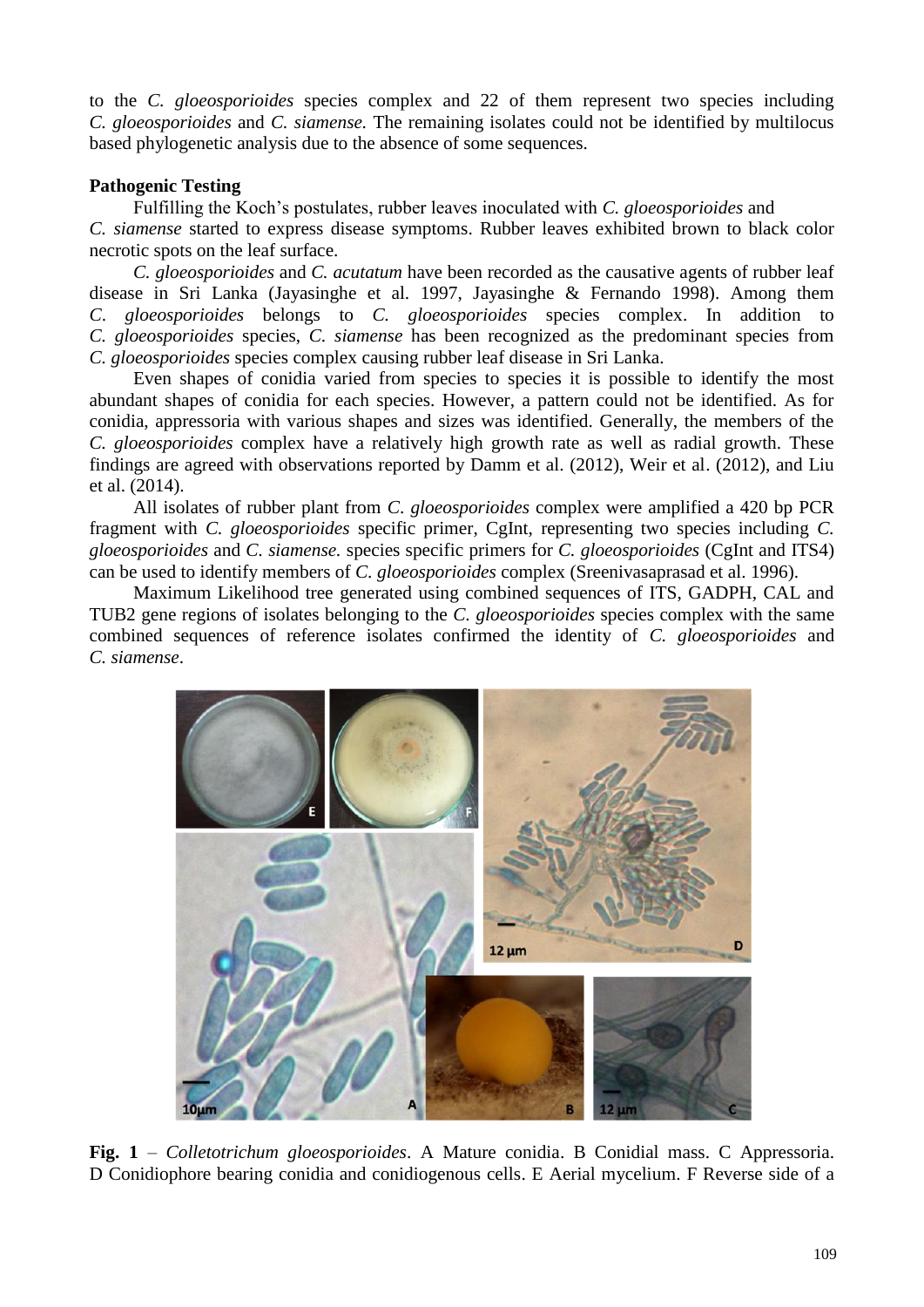10–day old culture on PDA. Conidia, appressoria and conidiophores were stained using Cotton blue reagent.



**Fig. 2** – *Colletotrichum siamense*. A Mature conidia. B Conidiophore with conidiogenous cells. C, D Appressoria. E Reverse side. F Aerial mycelium of a ten days old PDA culture. G, H Conidial masses.

**Table 1** Morphological characters of different isolates of *Colletotrichum gloeosporioides* complex isolated from diseased rubber samples.

|                                 | Conidia                  |                         | Appresoria               |                         | <b>Growth rate</b>               |                                                     |
|---------------------------------|--------------------------|-------------------------|--------------------------|-------------------------|----------------------------------|-----------------------------------------------------|
| <b>Name</b>                     | Mean length<br>$(\mu m)$ | Mean width<br>$(\mu m)$ | Mean length<br>$(\mu m)$ | Mean width<br>$(\mu m)$ | Radial growth<br>rate $(mm/day)$ | <b>Rate of increase</b><br>of dry weight<br>(g/day) |
| C. gloeosporioides $15-30-33.4$ |                          | $5 - 7.5 - 8.5$         | $9.3 - 15 - 17.1$        | $7 - 7.5 - 10.1$        | 10                               | 2.25                                                |
| C. siamense                     | $12 - 20.115.3$          | $4.5 - 7.5 - 8.5$       | $9.3 - 22.525.1$         | $7 - 15 - 18.1$         |                                  | 2.25                                                |



**Fig. 3** – F -RRISL 260 inoculated with *C. gloeosporioides* and G -RRISL 212 inoculated with *C. siamense*.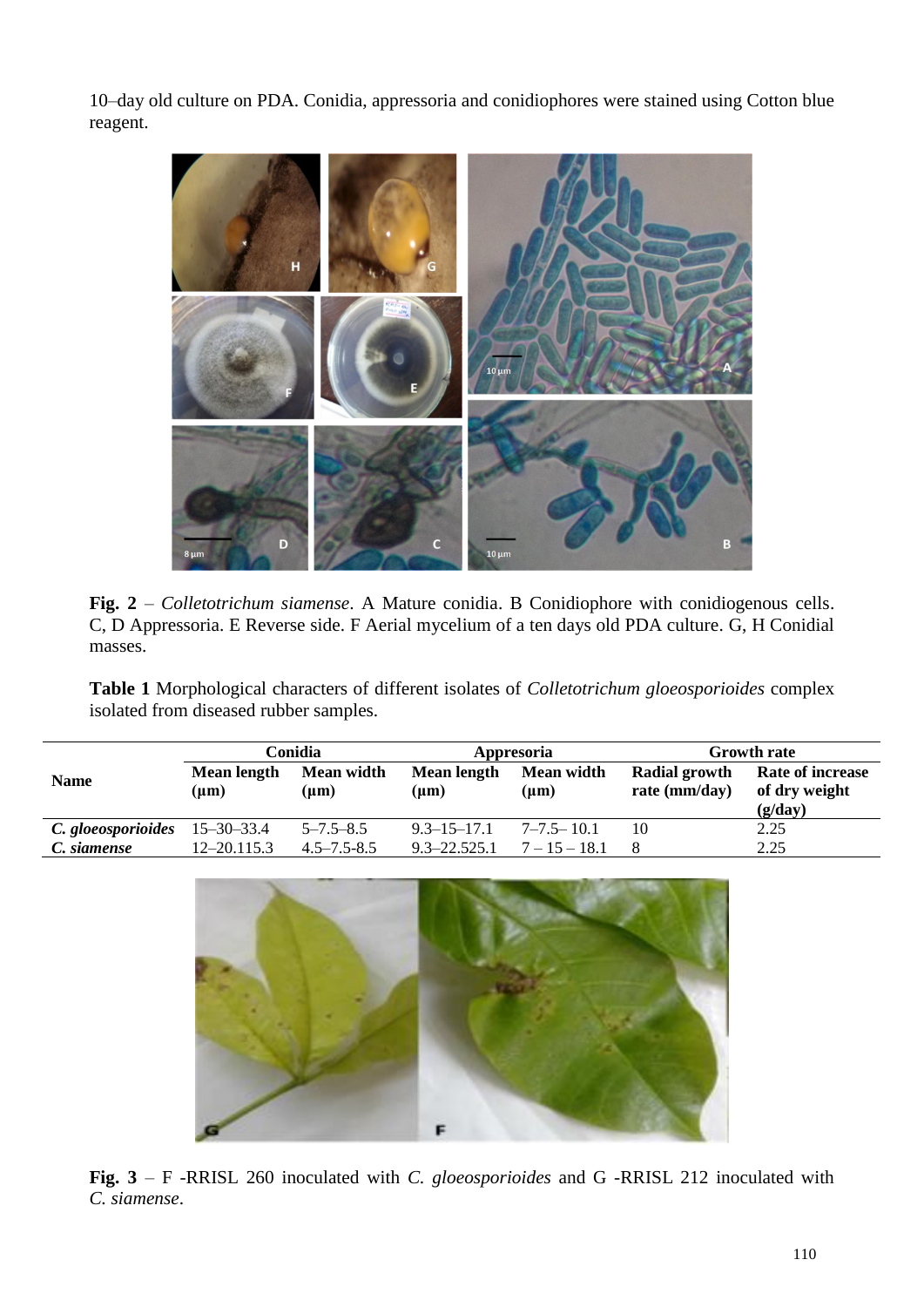

**Fig. 4** – Phylogenetic tree generated from maximum likelihood analysis of the combined data set of ITS, GAPDH, TUB2 and CAL genes of *Colletotrichum* isolates from Sri Lankan rubber and type sequences belonging to the *C. gloeosporioides* species complex. The tree is drawn to scale, with branch lengths measured in the number of substitutions per site. The percentage of trees in which the associated taxa clustered together in the bootstrap analysis (1000 bootstraps) is shown next to the branches.

#### **Conclusions**

The overall result of this investigation establishes the fact that *C*. *gloeosporioides* is not the only species from the *C. gloeosporioides* complex causing rubber anthracnose in Sri Lanka. Other than that *C. siamense* was identified as the major causative agent of rubber anthracnose from the same species complex, and a higher percentage of the isolates was reported from the same. Like in other countries, there can be more different species from *C*. *gloeosporioides* species complex causing rubber anthracnose in Sri Lanka. A study with a larger number of isolates can be recommended for further investigation of species diversity.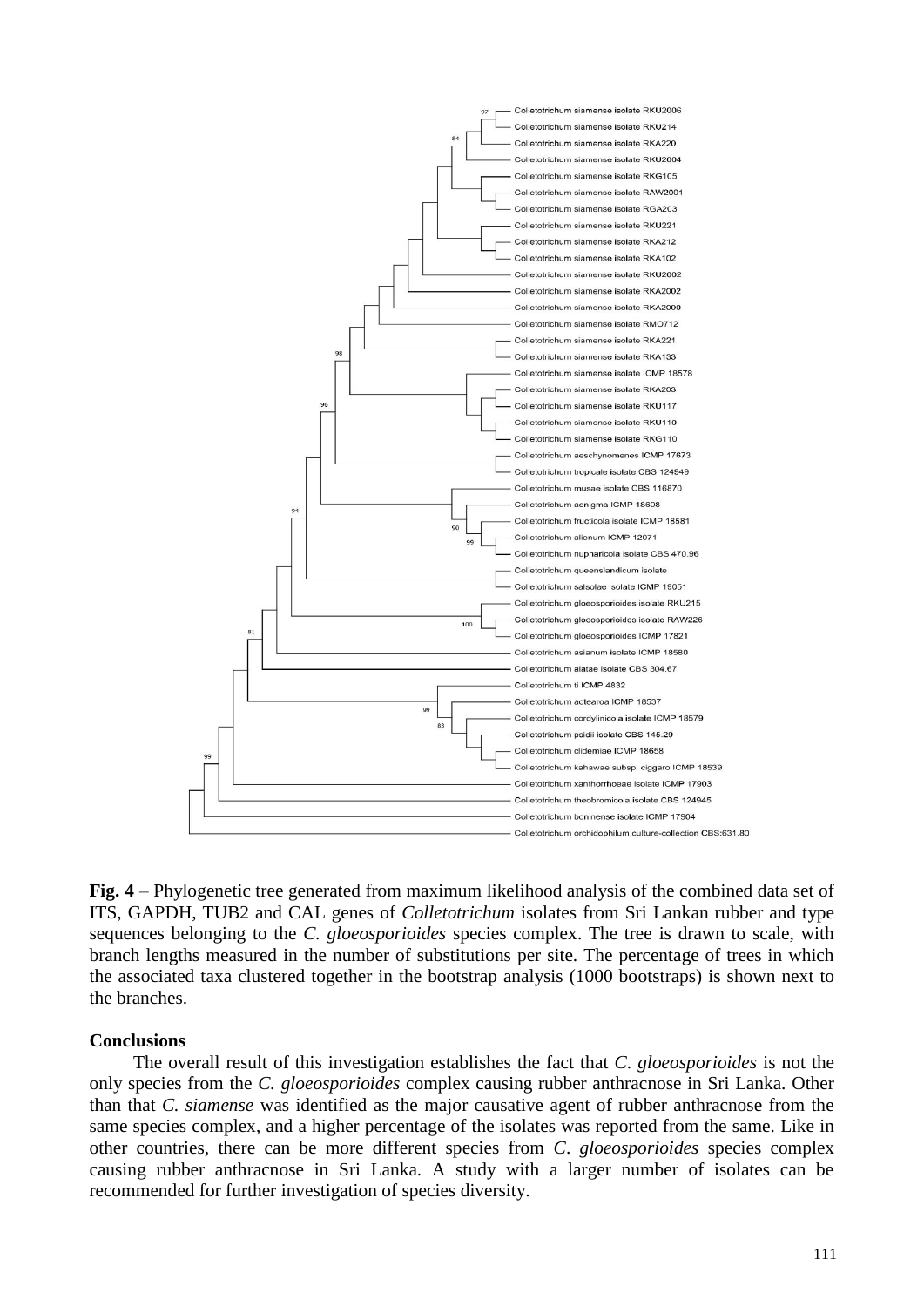#### **Acknowledgements**

World Bank grant HETC/QIG/W3 of University of Colombo, Sri Lanka provided financial assistance for this research. We acknowledge Mrs. R. Maddumage for the provided technical assistance.

#### **References**

- Cao X, Xu X, Che H, West JS, Luo D. 2018 Three *Colletotrichum* Species, including a New Species, are Associated to Leaf Anthracnose of Rubber Tree in Hainan, China. Plant disease.
- Damm U, Cannon PF, Wondenberg JHC, Crons PW. 2012 The *Colletotrichum acutatum* species complex. Studies in Mycology 73, 37–13.
- Du M, Schardl CL, Nuckles EM, Vaillancourt LJ. 2005 Using mating-type gene sequences for improved phylogenetic resolution of *Colletotrichum* species complexes. Mycologia 97, 641– 658.
- Edgar, Robert C. 2004 MUSCLE: multiple sequence alignment with high accuracy and high throughput. Nucleic Acid Research 32, 1792–1797.
- Glass NL, Donaldson GC. 1995 Development of primer sets designed for use with the PCR to amplify conserved genes from filamentous ascomycetes. Applied and Environmental Microbiology 61, 1323–1330.
- Hunupolagama DM, Chandrasekaran NV, Wijesundera WSS, Kathriarachchi HS et al. 2017 Unveiling members of *Colletotrichum acutatum* species complex causing Colletotrichum Leaf Disease of *Hevea brasiliensis* in Sri Lanka. Current Microbiology 74, 747–756.
- Jayasinghe CK, Fernando THPS. 1998 Growrh at different temperatures and on fungicide amended media: Two characteristics to distinguish *Colletotrichum* species pathogenic to rubber. Mycopathologia 143, 93–95.
- Jayasinghe CK, Fernando THPS, Priyanka UMS. 1997 *Colletotrichum acutatum* is the main cause of Colletotrichum leaf disease of rubber in Sri Lanka. Mycopathologia 137, 53–56.
- Lee DM, Hassan O, Chang T. 2020 Identification, Characterization, and Pathogenicity of *Colletotrichum* Species Causing Anthracnose of Peach in Korea. Mycobiology 48, 210218.
- Liu F, Cai L, Crous PW, Damm U. 2014 The *Colletotrichum gigasporum* species complex. Persoonia 33, 83-97.
- Liu X, Li B, Cai J, Zheng X et al. 2018 *Colletotrichum* Species Causing Anthracnose of Rubber Trees in China. Scientific Reports volume 8.
- McKay SF, Freeman S, Minz D, Maymon M et al. 2009 Morphological, genetic, and pathogenic characterization of *Colletotrichum acutatum*, the cause of anthracnose of almond in Australia. Phytopathology 99, 985–995.
- O'Donnell K, Cigelnik E. 1997 Two divergent intragenomic rDNA ITS2 types within a monophyletic lineage of the fungus *Fusarium* are nonorthologous. Molecular Phylogenetics and Evolution 7, 103–116.
- Saha T, Kumar A, Ravindran M, Jacob CK et al. 2002 Identification of *Colletotrichum acutatum* from rubber using random amplified polymorphic DNAs and ribosomal DNA polymorphisms. Mycological Research 106, 215–221.
- Sanders GM, Korsten L. 2003 Comparison of cross inoculation potential of South African avocado and mango isolates of *Colletotrichum gloeosporioides*. Microbiological Research 128, 143–150.
- Sreenivasaprasad S, Sharada K, Brown AE, Mills PC. 1996 PCR-based detection of *Colletotrichum acutatum* on strawberry. Plant pathology 45, 650–655.
- Stenlid J, Karlson J, Hogberg N. 1994 Intraspecific genetic variation in *Heterobasidion annosum*  revealed by amplification of mini satellite DNA. Mycological research 98, 57–63.
- Sutton BC. 1980 The coelomycetes. Fungi imperfecti with pycnidia, acervuli and stromata. Common- wealth Mycological Institute, Kew, England.